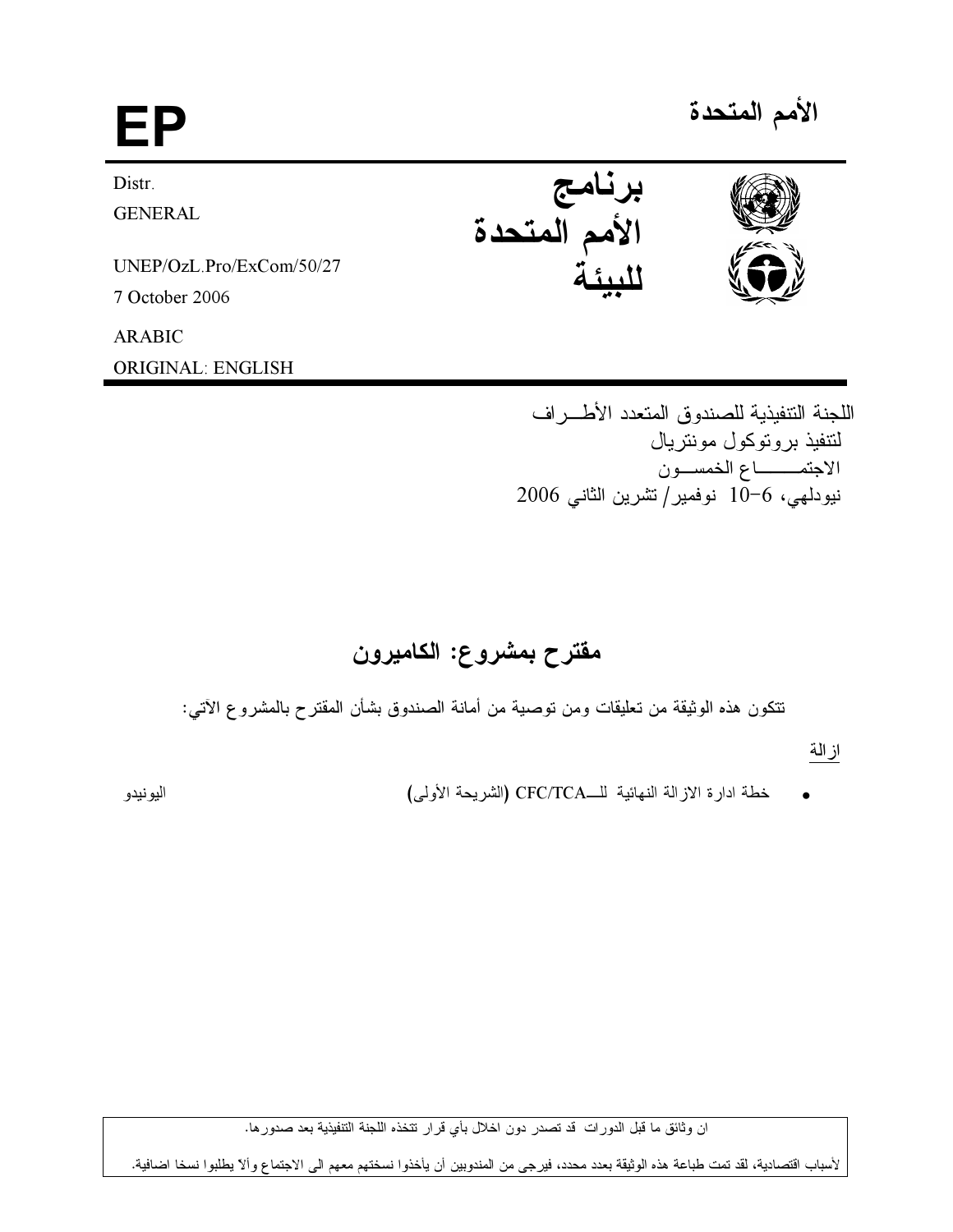# ورفة تقييم المشروع – مشروعات متعددة السنوات

# الكاميرون

عنوان المشروع

الوكالة المنفذة

|  |  | خطة ادار ة الاز الة الختامية للـــCFC/TCA (الشريحة الأولى) |
|--|--|------------------------------------------------------------|
|--|--|------------------------------------------------------------|

| <sub>ا</sub> مكتب الأوزون الدول <i>ي</i> ، وزارة | الوكالة الوطنية القائمة بالتنفيذ: |
|--------------------------------------------------|-----------------------------------|
| حماية البيئة ا والطبيعة                          |                                   |

بيانات آخر استهلاك مبلغ عنه للــODS التي يعالجها المشروع

|  | َ بِيَانَاتِ الْمَادَةِ 7 (طُنْ ODP، 2005، حتى سبتمبر/ايلول 2006) | الف:                      |  |
|--|-------------------------------------------------------------------|---------------------------|--|
|  | 120                                                               | $\mathop{\hbox{\rm TFC}}$ |  |
|  |                                                                   |                           |  |

بيانات فطاعية في البرنامج القطري (طن ODP، 2005، حتى سبتمبر/أيلول 2006) باء:

| التبريد<br>التب بد<br>ايروسولات<br><b>ODS</b><br>َ ات تبخير<br>غان "<br>غاوي<br>عو امل تصنيع<br>.<br>مديبات<br>صنعا<br>حدمه ` | ODS     |
|-------------------------------------------------------------------------------------------------------------------------------|---------|
| <b>TCA</b><br>5.70<br>8.00<br>12.00<br>CFC                                                                                    | UL U-TI |
| 95.00<br>C <sub>CT</sub><br>5.00<br>◡▴                                                                                        |         |

| استهلاك CFC الذي لا يزال مؤهلا للتميل (طن ODP)

خطة أعمال السنة الجارية: مجموع التمويل 000 008 دولار امريكي: مجموع الازالة 3,2 طن ODP

| <b>Total</b> | 2010           | 2009    | 2008    | 2007   | 2006    | بيانات المشروع                                           |            |  |
|--------------|----------------|---------|---------|--------|---------|----------------------------------------------------------|------------|--|
|              | 0.00           | 38.534  | 38.534  | 38.534 | 128.445 | حدود بروتوكول مونتريال                                   | <b>CFC</b> |  |
|              | 0.0            | 10.0    | 21.0    | 38.0   | 120.0   | حد الاستهلاك السنوى                                      | (طنODP)    |  |
| 75.51        | 0.0            | 0.0     | 5.1     | 70.0   |         | الاز الة السنوية بالمشر وعات الجارية                     |            |  |
| 44.9         | 10.0           | 11.0    | 11.9    | 12.0   |         | الاز الة السنوية التي استجدت معالجتها                    |            |  |
| 0.0          | 0.0            | 0.0     | 0.0     | 0.0    | 0.0     | الاز الة السنوية غير الممولة                             |            |  |
|              | 2.450          | 5.717   | 5.717   | 5.717  | 5.717   | حدود بروتوكول مونتريال                                   | <b>TCA</b> |  |
|              | 0.00           | 3.00    | 3.00    | 5.00   | 5.70    | حد الاستهلاك السنوى                                      |            |  |
|              |                |         |         |        |         | الاز الة السنوية بالمشر وعات الجارية                     | (طنODP)    |  |
| 5.70         | 3.00           | 0.00    | 2.00    | 0.70   | 0.0     | الازالة السنوية التي استجدت معالجتها                     |            |  |
| 0.00         | 0.00           | 0.00    | 0.00    | 0.00   | 0.0     | الاز الة السنوية غير الممولة                             |            |  |
|              |                |         |         |        |         | مجموع استهلاك الــODS المطلوب ازالته                     |            |  |
| 0.80         | 0.00           | 0.00    | 0.20    | 0.60   |         | مجموع استهلاك الـODS المطلوب انخاله (HCFCs)              |            |  |
|              |                |         |         |        |         | نكلفة المشروع كما فدمت أصلا (دولار أمريكي)               |            |  |
|              |                |         |         |        |         | التكاليف النهائية للمشروع (دولار أمريكي)                 |            |  |
| 800,000      | $\overline{0}$ | 95,000  | 105,000 |        | 600,000 | نمويل اليونيدو                                           |            |  |
| 800,000      | $\bf{0}$       | 95,000  | 105,000 |        | 600,000 | اجمالى تمويل المشروع                                     |            |  |
|              |                |         |         |        |         | تكاليف المساندة النهائية (دولار أمريكي)                  |            |  |
| 60,000       | $\overline{0}$ | 7,125   | 7,875   |        | 45,000  | تكاليف المساندة لليونيدو                                 |            |  |
| 60,000       | $\bf{0}$       | 7,125   | 7,875   |        | 45,000  | مجموع تكاليف المساندة                                    |            |  |
| 860,000      | $\bf{0}$       | 102,125 | 112,875 |        | 645,000 | جملة التكاليف على الصندوق المتعدد الأطراف (دولار أمريكي) |            |  |
| لا ينطبق     |                |         |         |        |         | جدوى النكاليف النهائية للمشروع (دولار أمريكي/كغ)         |            |  |

طلب التمويل: الموافقة على تمويل الشريحة الثانية (2006) كما هو مبين أعلاه

توصية الأمانسة

موافقة شمولية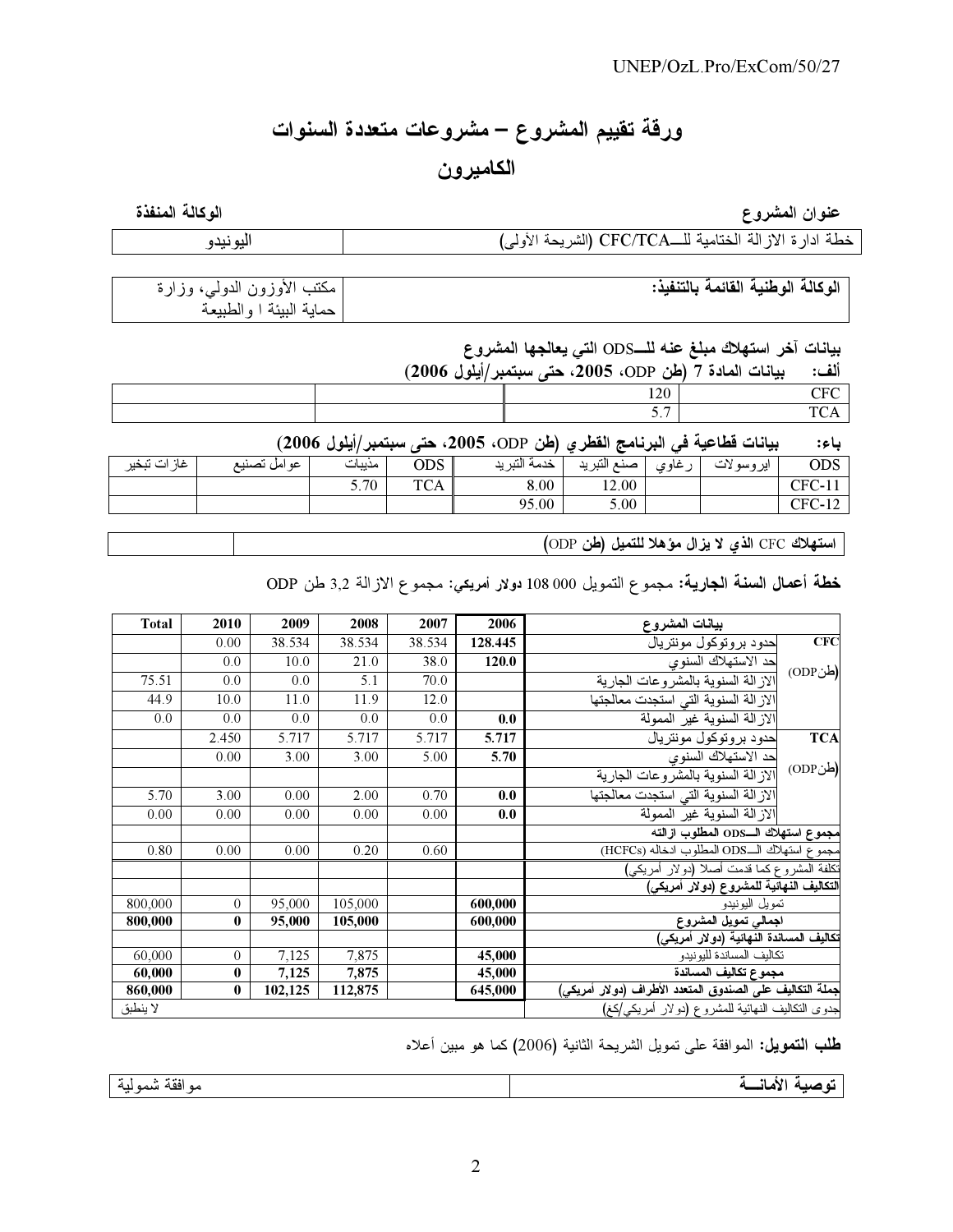## وصف المشروع

 (TPMP ) - - -  -1 اللجنة التنفيذية في اجتماعها الخمسين. وتعالج الــTPMP للكاميـــرون الازالة الكاملة للكلوروفلوروكربون (CFC) المستعملة في قطَّاع التبريد (120 طن ODP) والــ 5,7 TCA طن ODP) بحلول نهاية 2009. وخط الأساس للـــCFC وTCA للامتثال هو على النوالي 256,89 لهن ODP. وODP

2- ومجموع تكلفة الــTPMP للكاميرون كما قدمت هو 000 934 دولار أمريكي زائدا تكاليف مساندة الوكالة البالغة 050 70 دولار أمريكي لليونيدو .

#### خلفية الموضوع

3- قامت حكومة الكامير ون يتطبيق عدة صكوك تتعلق بالسياسة العامة الخاصية بالر قابة على المواد المستنفدة للأوزون (ODS) وبرصدها، تشمل تشريعا لتنفيذ بروتوكول مونتريال، وانشاء نظام للترخيص باستيراد الــODS وفر ض حظر على المعدات التي تعمل بالـــODS.

#### قطاع التبريد

4- ان الاستعمالات الرئيسية للكلور وفلور وكريون (CFC) في الكاميرون هي لصنع أنظمة التبريد التجاري (17 طن من قدرات استنفاد الأوزون (ODP)) ولخدمة معدات التبريد (103 طن ODP) وحتى الآن وافقت اللحنة التنفيذية على أربعة مشروعات استثمارية لإزالة الــCFC في صنع الرغاوي والبرادات المنزلية، وبيلغ تمويلها 920 304 4 دولار أمريكي، لازالة قدر اجمالي يبلغ 427 طن ODP. والمشروعات الأربعة قد تم انجاز ها.

 B - ," -/- -  ! " @ - - &@ -5 النبريد (ويرمز اليها بالرمز RMP) للكاميرون (UNEP/OzL.Pro/ExCom/38/26 and Corr.1) وخصصت مبلغ .<br>982 522 دولار أمريكي زائدا تكاليف مساندة الوكالة البالغة 528 67 دولار أمريكي لليونيدو. وتضمنت الــRMP بر امج تدريب لمسؤولي الجمار ك واخصائبي التبريد، وكذلك خطة للاسترداد واعادة التدوير .

6- من خلال من تنفيذ خطة إدارة غازات التبريد (RMP) ، تم تدريب 250 مسؤولا جمركيا على القضايا المتصلة بالــODS وعلى تطبيق تشريع ODS، وجرى توزيع 19 محفظة أدوات تبيّن للــODS على موانئ الدخول الرئيسية للكامير ون. وتلقى 25 اخصائيا تدريبا في الممار سات الجيدة في خدمة التبريد، وأصبحوا مدر بين لجميع الاخصائيين في البلد. وتلقى 150 اخصائيا في التبريد تدريبا كما سيجرى تدريب 150 اخصائيا اضافيا قبل نهاية 2006. وشبكة الاسترداد واعادة الندوير تشملٌ توزيع الأدوات الأساسية علىالورش الصغير ة لخدمة التبريد و60 مركزا لألات الاسترداد و10 مراكز لاعادة التدوير . وحتى الآن تم استرداد 0,5 طن ODP من الــ-CFC 12، وأعيد استعمالها فورا.

7- بالإضافة إلى مشر و ع الــRMP، تساهم الكامير ون في مشر و ع للتدليل الإستر اتيجي على التحويل المعجل لأجهز ة تبريد المباني التي تعمل بالــCFC في حمسة بلدان أفريقية، وهو مشر و ع وافقت عليه اللجنة التنفيذية في اجتماعها الثامن والأربعين. ويقوم بتنفيذ مشروع التدليل هذا حكومات فرنسا وألمانيا واليابان (كاسهام ثنائي)، واللهونيدو ، وذلك بالتشارك بينها حميعا.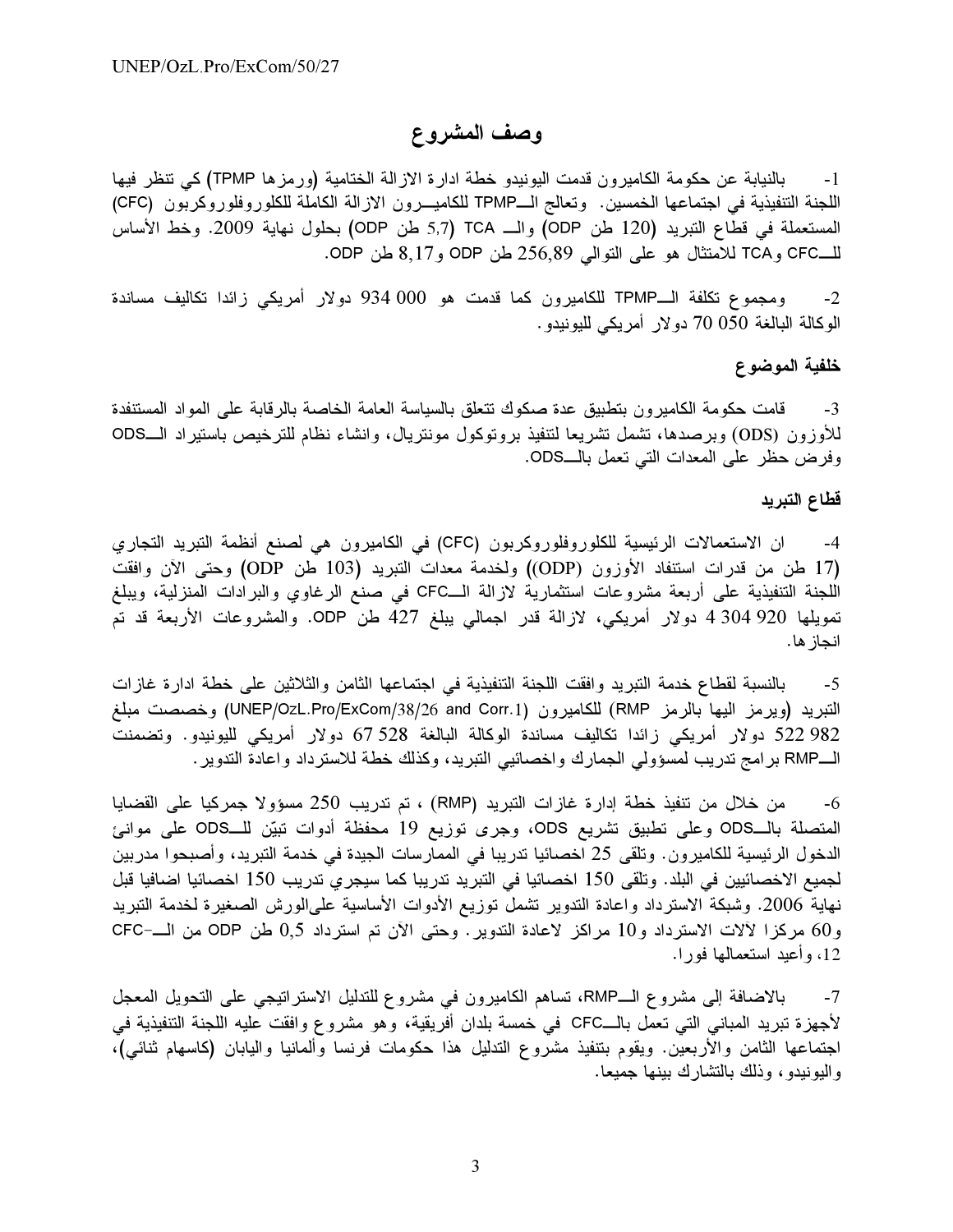من الــ103 طن ODP من الــCFC المستعملة لأنظمة خدمة التبريد في الكاميرون في 2005 كان -8 هناك 95 طن ODP عبارة عن CFC-12 و8,0 طن ODP عبارة عن CFC-11، مستعملة لصيانة وخدمة التركيبات الصناعية وأجهزة تبريد المباني. وفيما بين 2001 و2005 انخفض استهلاك الــCFC-12 من 135 طن ODP إلى 95٫0 طن ODP. والأسعار الحالية لغازات التبريد بالكيلوغرام هي 10 دولار أمريكي للــــــCFC 11 أو الــ12-CFC، و7,5 دولار أمريكي للــ22–HCFC و9,5 دولار أمريكي للــHFC–134a .

### أستهلاك الـــTCA

خلال اعداد الــTPMP للكاميرون، جرت دراسة مسحية لتبين المستعملين الرئيسيين للــTCA في  $-9$ الكاميرون. والمستعملون الرئيسيون للــــTCA هم 30 منشأة ذات حجم صغير، تنتج طائفة متنوعة كبيرة منّ المنتجات الكيماوية تشمل المواد النازعة للشحوم والمزيلة للبقع والدهانات، والمبيدات، ثم مواد لتنظيف القطع الفلزية والمكونات الالكترونية. وانتاج هذه المواد يتم عن طريق خلط المواد في جهاز خلط بسيط، والمنتج الذي يصاغ على هذا النحو يجري اختباره في مواقع التطبيق وفي مرافق من يستعملونها.

أجهزة الاستنشاق ذات الجرعة المقيسة (وتسمى أيضا ذات الجرعة المقننة)

ان هذه الأجهزة التي تعمل في الوقت الحاضر بالـــCFC وبغير الــــCFC مستعملة في الكاميرون فقط مع  $-10$ استخدام الــــاsalbutamo والــــbeclomethasone ، كمواد فعالة.

## مشروعات فرعبة مقترحة للـــTPMP

- ان الـــTPMP المقدمة للكاميرون نشمل المشروعات الفرعية الآتية:  $-11$
- القطاع الفرعي لصناعة التبريد التجاري: الاستعاضة عن الـــ11-CFC المستعملة كعامل نفخ  $(\mathfrak{h})$ الرغاوي بالــHCFC−141b والاستعاضة عن الــCFC−12 المستعمل كغاز نبريد بالـــ HFC-134a ، لدى سبعة مصانع قائمة بالصنع. وينطوي النحويل على الاستعاضة عن سنة ألات ارغاء ذات ضغط منخفض والاستعاضة عن لوحات الشحن بغازات التبريد، واعادة تهيئة مضخات التفريغ وتوريد أجهزة الكشف عن التسرب. والتكلفة الاجمالية للتحول إلى النكنولوجيات الخالية من الـــCFC قدر ت بمبلغ 600 241 دو لار أمريكي؛
- التدريب الاضافى لإخصائي خدمة التبريد ومسؤولي الجمارك وتوزيع المعدات الاضافية  $(\rightarrow)$ للاسترداد واعادة التدوير التي سيجري استعمالها فى أنظمة التبريد التجاري والصناعى الكبيرة؛ واجراء عمليات اعادة تهيئة مجدية من ناحية التكاليف لأنظمة التبريد التجاري وادخال غازات تبريد جاهزة واجراء برامج توعية الجمهور. وتكلفة الأنشطة المرتبطة بقطاع خدمة التبريد قدرت بمبلغ 400 323 دولار أمريكي؛
- اسداء مساعدة مباشرة لكل من الثلاثين منشأة صغيرة ومتوسطة التبي تستعمل الـــTCA كي تجد  $(\tau)$ مر افق الانتاج بحيث تتمشى مع المنتجات التي اعيدت صياغتها (بتكلفة تبلغ 000 5 دولار أمر يكي لكل منشأة)؛
- وضع استر تيجية انتقاليه لآجهزة الاستنشاق الخالية من الــCFC، (بتكلفة اجمالية قدر ها 000 30  $(\iota)$ دو لار أمريكي)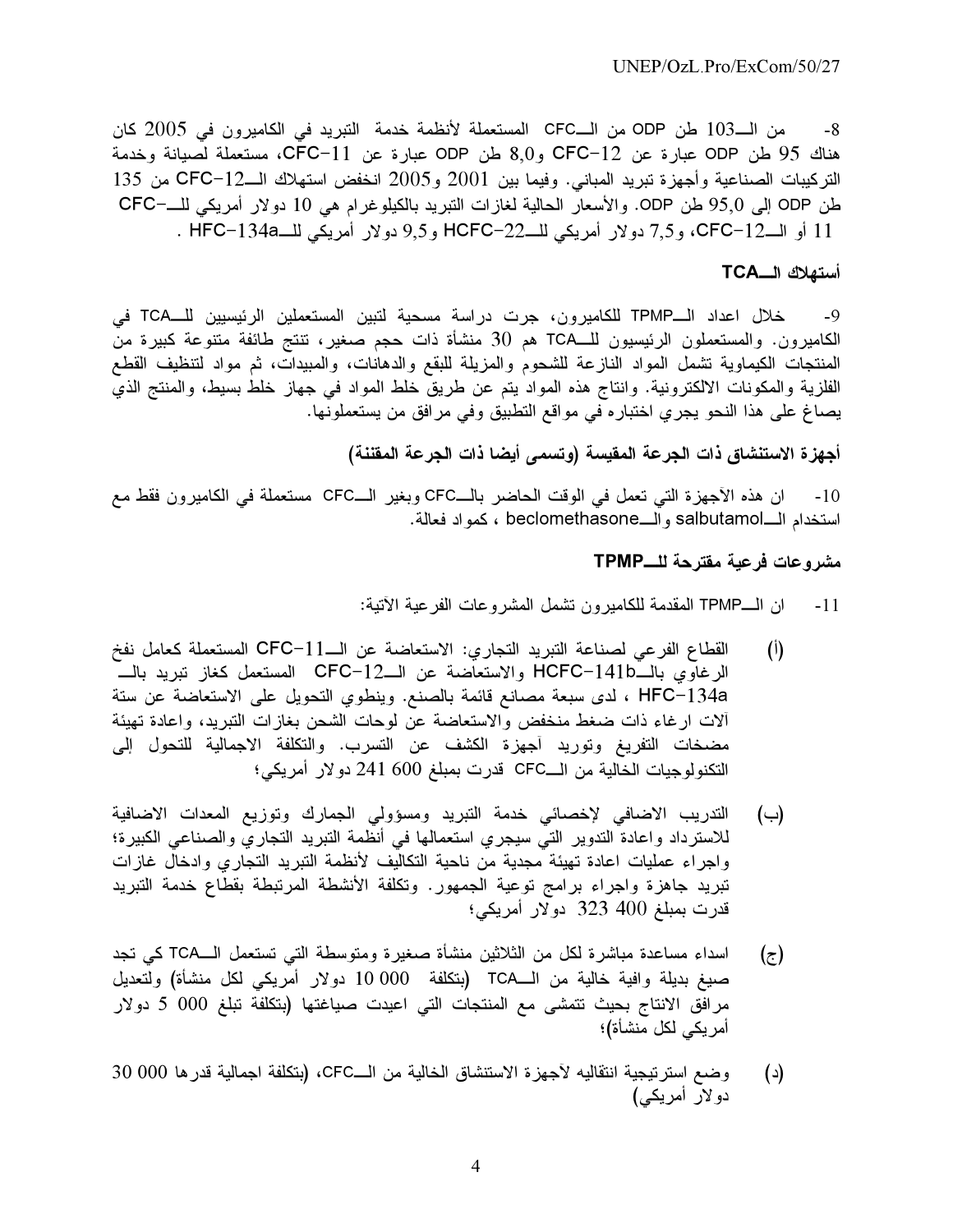- (ه) ادارة المشروعات لكفالة رصد سنوى شامل وتبليغ بنتائج ذلك الرصد في عملية ازالة الــCFC . TCA  $\epsilon$ 
	- خطة عمل تفصيلية لعام 2007، جرى تقديمها فعلا مع اقتراح الــTPMP .  $-12$

## تعليقات وتوصية من أمانة الصندوق

#### تعليقسات

13- ان اللجنة التنفيذية في اجتماعها الثالث والأربعين وافقت على مبلغ 000 25 دولار أمريكي لليونيدو لاعداد مشروع استثماري في قطاع خدمة التبريد، ووافقت في اجتماعها الــ49 على مبلغ 000 30 دولار أمريكي اضافي لليونيدو لاعداد اقتراح للــTPMP وفقا للمقرر 54/45. واستعملت اليونيدو اجمالي التمويل الذي تلقته لاعداد الــTPMP للكاميرون، وهو مشروع يغطي الازالة الكاملة للـــCFC المستعملة في القطاعيين الفرعيين لصناعة التبريد وخدمته والــTCA .

### الامتثال لبروتوكول مونتريال

تبعا لعدد من مقررات الأطراف في بروتوكول مونتريال، بشأن عدم امتثال الكاميرون لالتزاماته بموجب -14 المعادة 2 ألف من البروتوكول (أي المقررات 23/XIII و32/XV و32/XV ) يبدو على أساس البيانات التي قامت حكومة الكاميرون بتبليغها بموجب المادة 7 من بروتوكول مونتريال ان الكاميرون هو الآن في حالة امتثال لجميع تدابير الرقابة التي يفرضها بروتوكول مونتريال لعام 2005:

| 2005                     | 2004   | 2003                     | 2002   | خط الأساس | <b>ODS</b><br>َ طن ODP) |
|--------------------------|--------|--------------------------|--------|-----------|-------------------------|
| 120.00                   | 148.50 | 220.50                   | 226.00 | 256.89    | <b>CFC</b>              |
| 1.15                     | 1.18   | 2.00                     | 9.00   | 2.38      | هالو نات                |
| $\overline{\phantom{0}}$ |        | $\overline{\phantom{0}}$ | $\,$   |           | <b>CTC</b>              |
| 5.70                     |        | $\overline{\phantom{0}}$ | $\,$   | 8.17      | <b>TCA</b>              |
| 9.72                     | 9.00   | 9.90                     | 25.38  | 18.09     | بروميد الميثيل          |

#### القضايا المتعلقة بقطاع صناعة التبريد

قامت اليونيدو بتقديم معلومات اضافية عن صناعة التبريد التجاري تشمل بيان استهلاك الـــCFC في  $-15$ 2005 في كل منشأة (حيث أن تكلفة هذا المشروع الفرعي كانت قائمة على استهلاك الـــCFC في 2003 البالغ 51 طن ODP ) ، وكميات الــCFC المستعملة للخدمة والكميات المستعملة لتجميع أنظمة التبريد، وبيان العدد الفعلي للمعدات الذي نقوم المنشاءات بصنعه؛ والتاريخ الفعلي لايجاد خطوط الانتاج. وعلى أساس البيانات الاضافية فإن تكلفة المشروع الفرعي تم تصحيحها وأصبحت 000 00 دولار أمريكي لازالة 17 طن ODP من  $CFC$ 

وفقا للمقررات ذات الصلة الصادرة عن اللجنة الفرعية بشأن استعمال المهيدروكلوروفلوروكربون (HCFC)  $-16$ كبديل للــCFC، قدمت حكومة الكاميرون رسالة رسمية تقول انها استعرضت الحالة المحددة المرتبطة بالتزامات الـHCFC بموجب المادة 2 واو، وحددت أنه في الوقت الحاضر يحتاج المشروع إلى استعمال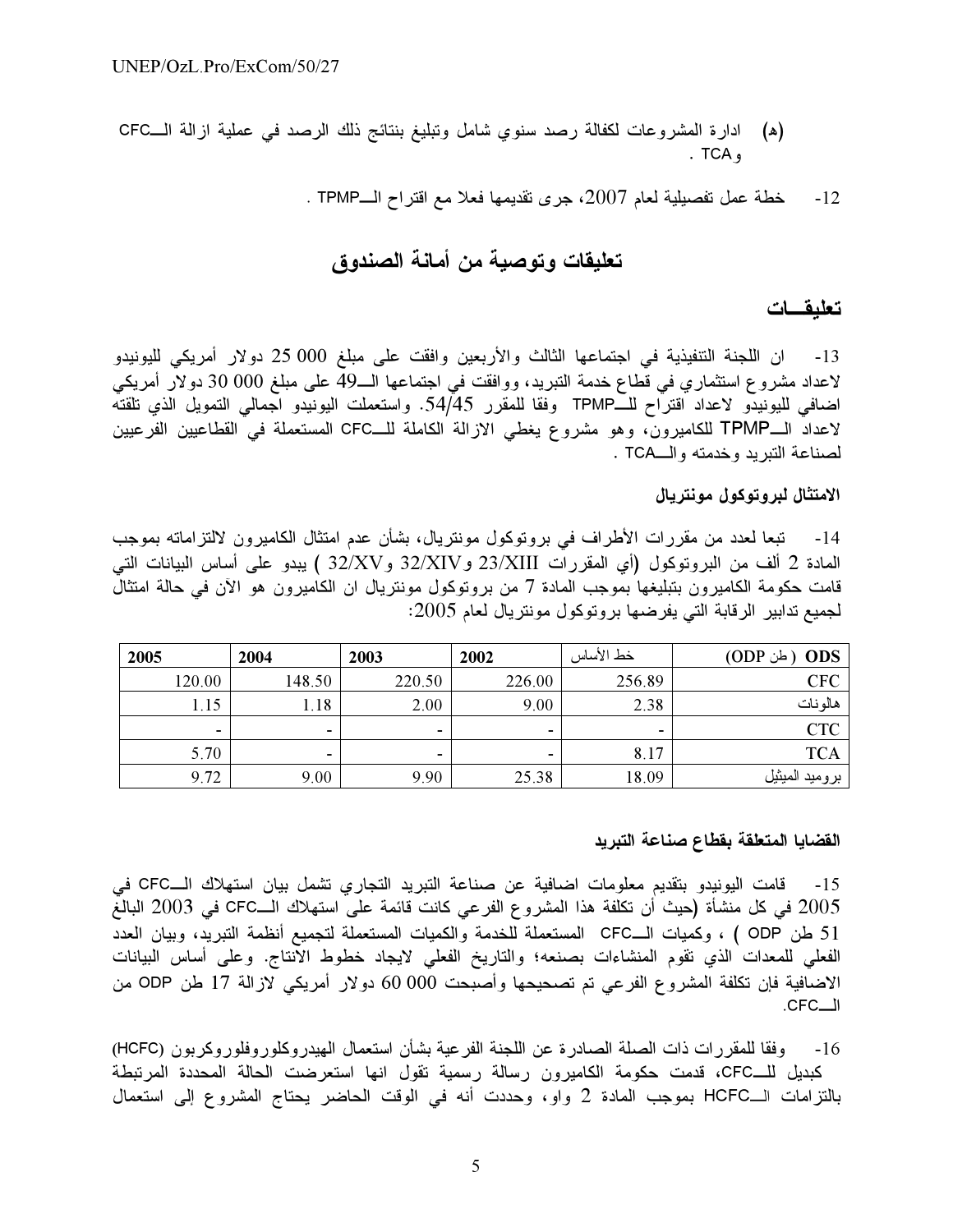الـــHCFC في مدة مؤقتة على أساس أن يكون من المفهوم أنه لن يكون متاح أي تمويل لعمليات التحويل المستقبلة .@- S
 @ - .+ % ; H- HCFC#  ' "

## قضايا بشأن القطاع الفرعي لخدمة التبريد

- 17- فيما يتعلق يقطاع خدمة التبريد لاحظت الأمانة ما يلي:
- (أ) ان هناك حوالي 65% من استهلاك الــCFC الحالي في الكاميرون مستعملة لخدمة البرادات المنز لية (حيث يكون من الأرجح أن يكون مقدار الـــCFČ التي يمكن استردادها وإعادة استعمالها محدودا حدا)؛
- دير الـــCFC المستعملة لأنظمة خدمة التبريد سوف تنخفض باستمرار كلما استبعدت أنظمة  $(\rightarrow)$ التبر يد القديمة التي تعمل بالـــCFC؛
- (ج) ان النتائج الضعيفة للغابة التي تحققت حتى الأن في عمليات الاسترداد واعادة التدوير والقدر المحدود جدا من الـــCFC-12 التي يمكن استردادها، حيث يوجد فقط 25,5 طن ODP من الــCFC−12 استعملت لخدمة أنظمة التبريد التجاري والصناعي وأجهزة تكييف السيارات في \$2005
- حدودية الوقت المتاح قبل أول يناير 2007، حيث سيكون القدر الآقصبي المسموح به لاستهلاك (د) م الــCFC للكاميرون هو 38,533 طن ODP (أي 15% من خط أساس الــHCFC).

حب الظروف السابق بيانها ومع مراعاة متطلبات المقررين 100/41 و6/49، اقترحت الأمانة على -18 البو نبدو أن تنظر في جدار ۃ تو فير مساندۃ تقنية و مالية إلى حكو مة الكامير و ن في سبيل ما بلي :

- (أ) الاستمرار في تطبيق نظام التر خيص باستبر اد وتصدير الـــCDS، لمر اقية المعدات التي تعمل بالـــODS و الـــCFC؛
- '% 6 
 <- ," - 14Z D F- (F) غاز ات التبر بد الجاهز ة للتر كبب ً؛
- (ج) وضيع برنامج مساعدة تقنية أشد مرونة، بمكن من خلاله توفير الأدوات الأساسية لاخصائي التبر ند؛
- د) ايجاد عملية مستدامة لتشجيع استبر اد غاز ات التبر بد الجاهز ة للتركيب، وهو امر ابنيغي النظر افيه  $(\iota)$ أيضا؛
- (ه) توفير عدد محدود من وحدات استر داد و اعادة تدوير غاز ات التبريد هو أمر بنيغي البت فيه على اساس كل حالة على حدة حسب ما يتبدى من احتياجات.
	- 19 نظر ت اليونيدو في مقتر ح الأمانة و قامت بتعديل مكونات المشر و ع الفر عي تبعا لذلك.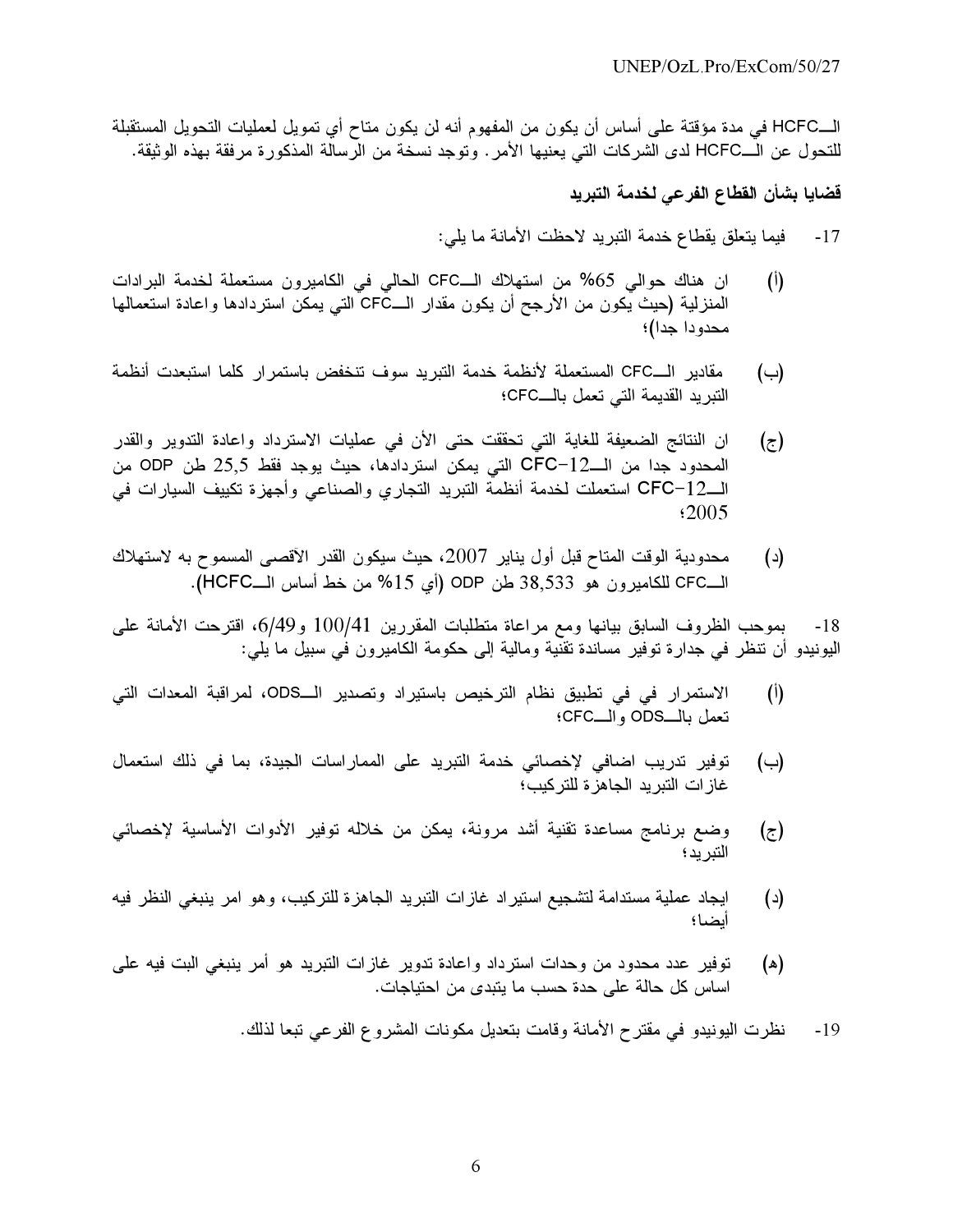#### قضايا الــTCA

أبلغت حكومة الكاميرون في 2001 بموجب المادة السابعة من بروتوكول مونتريال أن استهلاك الـــــــــــــــــــــــــ  $-20$ البالغ قدر 0 6,2 طن ODP والذي كان صفرا في الفترة 2002–2004، وزاد إلى 5,7 طن ODP في 2005 وتبعا لذلك فإن اقتراح الــTPMP لبيانات استهلاك الـــTCA في 2002–2004 التي تم ابلاغها الى أمانة الأوزون لم تكن بيانات صحيحة.

إلى أغلبية بلدان المادة الخامسة (حيث لا يوجد الا ثمانية من بلدان المادة الخامسة فيها استهلاك من الـــTCA يزيد عن 50 طن متري) وعلى هذا الأساس طلبت الأمانة من اليونيدو ما إذا كان الـــTCE (trichloroethylene) المستعمل ايضا كمذيب يجري استيراده إلى الكاميرون. فايدت اليونيدو أن المقادير التي سبق ابلاغها، وهي مقادير الـTCA، هي مقادير صحيحة وأنه بالاضافة إلى الــTCA يستورد الكاميرون كذلك TCE، وهي مادة لها رقم مختلف عن رقم الـــTCA في التعريفة.

22- فيما يتعلق بالاستدامة الطويلة الاجل اشارت اليونيدو إلى أن جزءا من تكاليف عملية التحول إلى بدائل خالية من الــTCA يمكن ان تتحملها المنشأت نفسها، حيث أنها تدرك أن سعر الــTCA يتزايد وأن اتاحة هذه المادة ستكون محدودة بعد بضع سنوات. ومن خلال ورش التقنية، فإن المساعدة على ايجاد صيغ جديدة وايجاد وعي لدى الجماهير واستمرار قيام وحدة الأوزون برصد ازالة الــTCA، أمر سيتم انجازه انجازا كاملا في الكاميرون. وعلى اساس المناقشة بين الأمانة واليونيدو فإن مستوى تمويل برنامج المساعدة التقنية لازالة الــTCA تم الاتفاق علي أن يكون 000 150 دولار أمريكي.

#### مستوى التمويل واساليب التنفيذ

ان المستوى الاجمالي لتمويل الــTPMP في الكاميرون كما وافقت عليه اليونيدو هو 000 800 دولار  $-23$ أمر يكي مفر داتها كالآتي:

- 000 55 دولار أمريكي لتطبيق تشريعات ولوائح الــODS ، وتدريب مسؤولي الجمارك واجراء  $(1)$ أنشطة التوعية؛
- 00 00 دولار أمريكي لازالة 17 طن ODP من الــCFC مستعملة في قطاع صناعة التبريد  $(\rightarrow)$ التجار ي؛
- 000 000 دولار أمريكي لازالة ما يتبقى من استهلاك الــCFC في القطاع الفرعي لخدمة  $(\bar{z})$ التبريد ؛
	- 000 150 دولار أمريكي لازالة 5,7 طن ODP من الــTCA؛  $(\iota)$
	- 000 20 دو لار أمريكي لوضع استر تيجية انتقالية لآجهز ة الاستنشاق ذات الجر عة المقيسة؛  $(\circ)$ 
		- 000 115 دولار أمريكي للرصد والتبليغ؛  $\left( \rho \right)$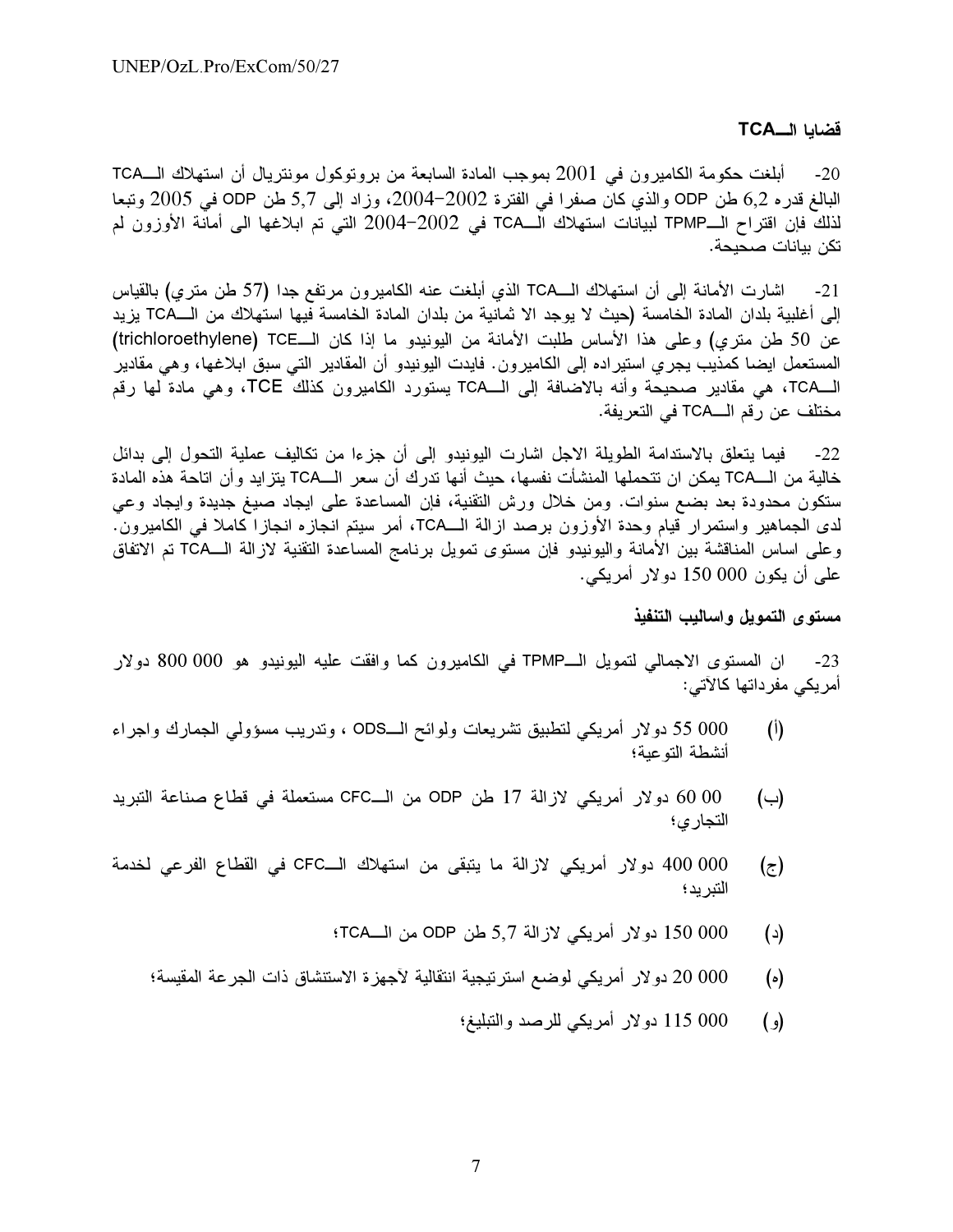#### اتفاق

دمت حكومة الكامير ون مشر و ع اتفاق بين تلك الحكومة واللحنة التنفيذية بتضمن شر وط الإز الة الكاملة -24 للـــCFC في الكامير ون، وهذا الإتفاق مر فق بالوشقة الحالية

# توصيــة

 ! " FB - . " - ," ; @
 + 4 -25 فيما يلي:

- 800 000 C"

 < " - ," 2- [ 5 2 (2) أمريكي زائد تكاليف مساندة الوكالة البالغة 000 60 دولار أمريكي لليونيدو؛
- (ب) أن توافق على مشروع الإتفاق بين حكومة الكاميرون واللحنة التنفيذية لتنفيذ خطة الإزالة الوطنية كما جاءت في المرفق الأول في هذه الوثيقة؛
- حث اليونيدو على أن تأخذ علما كاملا بمتطلبات المقررين 100/41 و6/49 خلال تنفيذ خطة  $(\bar{z})$ ادار ة الإز الة الختامية؛
- 0 -1 2 600 000 C"

 ,+ ; ," 5 2 (-(د) الوكالة البالغة 000 45 دولار أمريكي لليونيدو .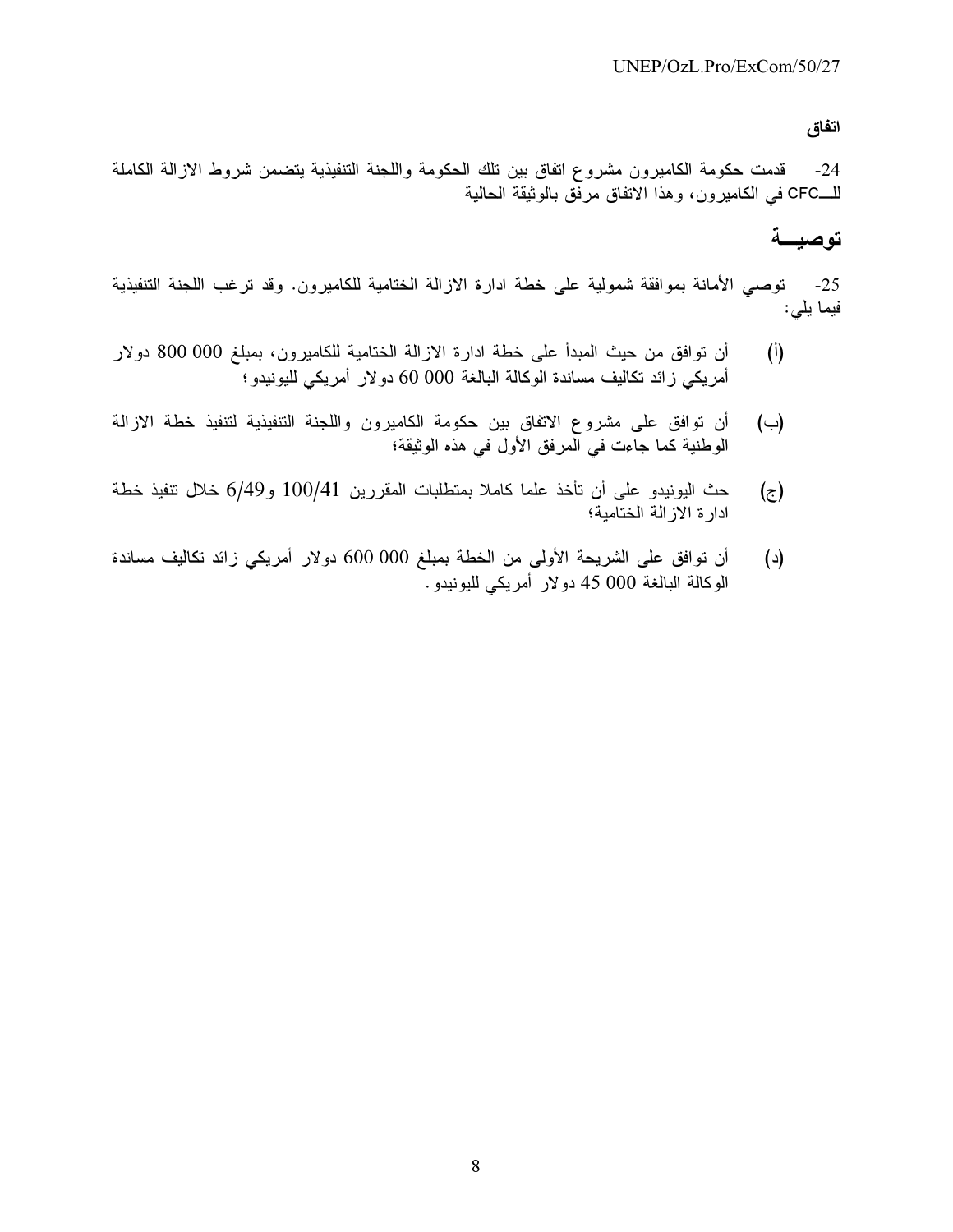## المرفق الأول

## مشروع اتفاق بين الكاميرون واللجنة التنفيذية للصندوق المتعدد الأطراف بشأن خطة ادار ة الاز الـة الختامبة

[- يمثل هذا الاتفاق تفاهما بين حكومة الكاميرون (ويشار اليها بلفظ "البلد") واللجنة التنفيذية فيما يتعلق بالازالة الكاملة لاستعمال المواد الخاضعة للرقابة المستنفذة للأوزون كما جاء ذلك في التذييل 1–ألف (ويشار إلى تلك المو اد بلفظ "المو اد") و ذلك قبل أو ل يناير 2010 للامتثال للمو اقيت المحددة في البر و تو كو ل .

2- بوافق البلد على الوفاء بالحدود السنوية لاستهلاك المواد المبينة في المرفق ألف (المجموعة الأولى) والمرفق باء (المجموعة الثالثة) من بروتوكول مونتريال كما جاءت في الصِّفين 2 و 7 من التذييل 2–ألف ("الأهداف و التمويل") في الاتفاق. ويو افق البلد على أنه، بموجب قبوله لهذا الاتفاق و آداء اللجنة التتفيذية لالتز امتها الْتمويلية المبينة في الفقر ة 3، يستبعد البلد من امكانية طلب أو تلقى مزيد من التمويل من اللجنة التتفيذية فيما يتعلق بالمواد الموصّوفة في وثيقة الــTPMP .

3- بشر ط امتثال البلد لالتز اماته المبينة في هذا الاتفاق، توافق اللجنة التنفيذية من حيث المبدء على تقديم التمويل المبين في الصف 11 من التذييل ("التمويل") إلى البلد، بدءا من دخول نظام الترخيص بالتصدير ٰ والاستبراد حيز النُّفاذ، لرصد ورقابة التجارة على المواد المستنفذة للأوزون. وستقوم اللُّحنة التنفيذية من حيث المبد بتقديم التمويل في اجتماعات اللجنة التنفيذية المحددة بالتذييل 3–ألف ("الجدول الز مني المعتمد للتمويل").

4- سيقوم البلد بالوفاء بحدود الاستهلاك لكل مادة كما هو مبين في التذييل 2–ألف. ويقبل كذلك اجر اء تحقق مستقل، على بد الوكالة المنفذة، لاثبات الالتز ام بحدود الاستهلاك المشار ۖ اليها في الفقر ة 9 من هذا الاتفاق.

 6 ;
 :
 -"
 9 G -% ' '- @ ' ! " 9-@ -5 في موعد لا يقل عن ثلاثين يوما قبل اجتماع اللجنة التنفيذية المتعلق بالموصوع والمبين في الجدول الزمني المعتمد للتمويل:

- (أ) أن يكون البلد قد قام بالوفاء بأهداف السنة التي تتعلق بالموضوع؛
- (ب) أن بتم التحقق على بد جهة مستقلة، من تحقيق هذه الأهداف، إذا طلبت ذلك اللجنة التنفيذية تمشيا مع الفُقر ة دال من المقر ر 54/45؛
	- (ج) أن يكون البلد قد أتم جمهر ة الخطوات كلها المبينة في بر نامج التتفيذ السنوي الأخير ؛
- د) أن يكون البلد قد طلب وتلقى مساندة من اللجنة التتفيذية لبر نامج التتفيذ السنوى بالشكل المبين في ) التذييل 4–ألف ("بر امج التنفيذ السنوية") فيما يتعلق بالسنة التي يتعلق بها طلب التمويل.

6- سبقوم البلد بكفالة اجراء رصد صحبح ودقيق لأنشطته المنصوص عليها في هذا الاتفاق. والمؤسسات المبينة في التذييل 5–ألف ("الرصد")، ستقوم بالرصد وبالإبلاغ عن ذلك الرصد، وفقا للأدوار والمسؤليات المبينة في التذيبلِّ 5–ألف. وسيكونُ ذلك الرحمد أيضًا خاضعاً لتحقق مستقل كما هو منصوص عليه في الفقر ة 9.

7- بينما جر ي تحديد التمويل قائما على أساس تقدير ات احتياجات البلد إلى الوفاء بالتز اماته بموجب هذا الاتفاق، توافق اللجنة التنفيذية على أن يكون للبلد مرونة اعادة تخصيص الأموال المعتمدة أو جزء منها وفقا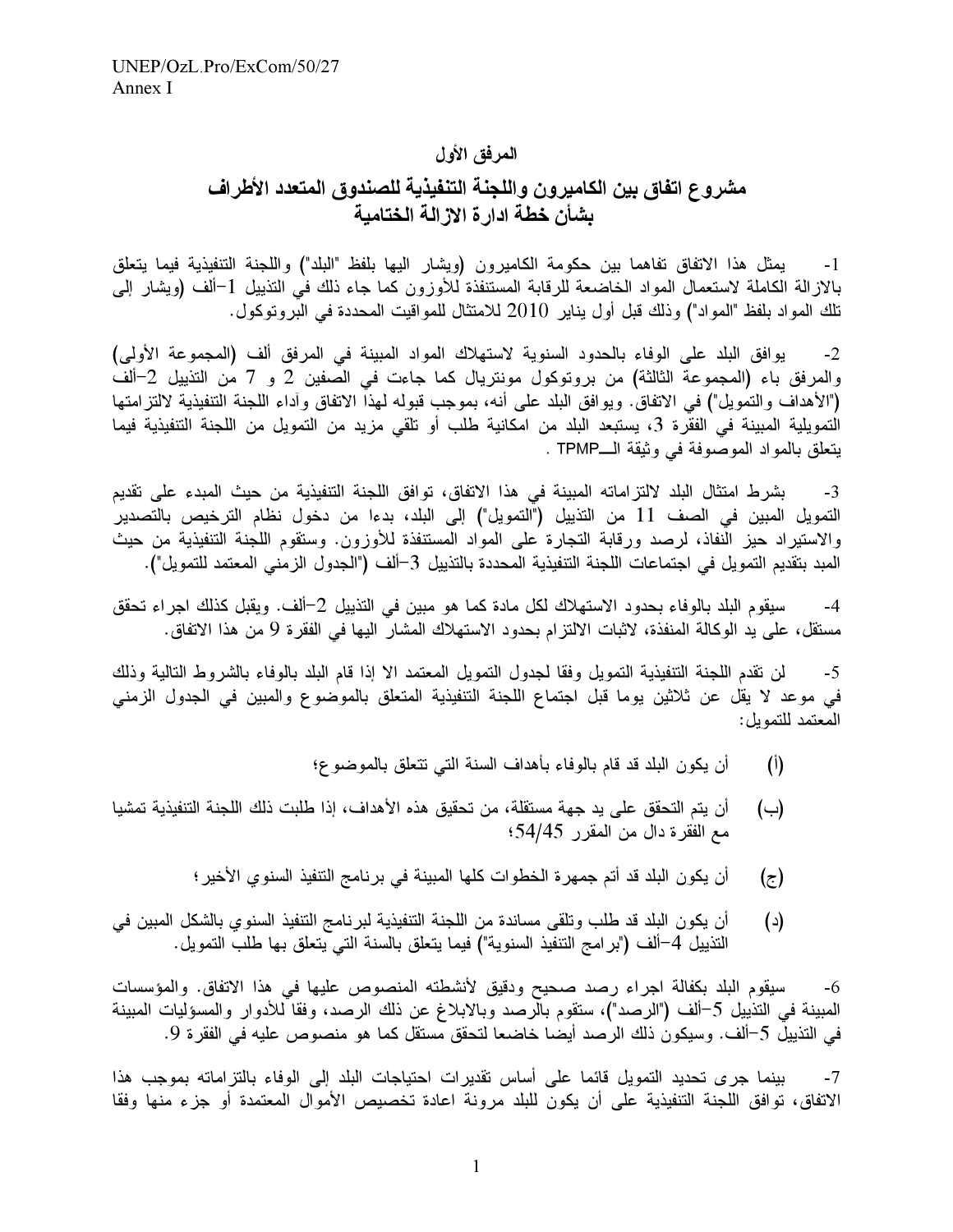للظر وف المتغير ة لتحقيق الأهداف المنصوص عليها في هذا الاتفاق. واعادة تخصيص الأموال التي تدخل في فئة التغير ات الرئيسية بنيغي أن تقدم وثائقها مقدما الإدراجها في برنامج التنفيذ السنوي القادم، وأن تؤيدها اللحنة التنفيذية كما ورد ذلك في الفقرة الفرعية 5 (د). أما اعادة تخصيص الأموال غير الداخلة في فئة التغيرات الرئيسية، فيمكن ادراجه في برنامج التنفيذ السنوي المعتمد والجاري تتفيذه في ذلك الوقت، وأن يتم ابلاغه الي اللجنة التنفيذية في تقرير التنفيذ الخاص بالبرنامج السنوي.

8- سوف بولي اهتمام خاص إلى تنفيذ الأنشطة في قطاع الخدمة ولاسيما في ما يلي:

- (أ) سوف يستعمل البلد المر ونة المنصوص عليها بموجب هذا الاتفاق لتلبية الاحتياجات المحددة التي يمكن أن تنشأ خلال تنفيذ المشروع؛
- (ب) ان بر نامج المساعدة التقنية في القطاعات الفر عية لخدمة التبريد، سوف يتم تتفيذه على مر احل، حتى يمكن تحويل الموارد إلىّ أنشطة آخر ي مثل التدريب أو توريد أدوات الخدمة، إذا ما كانت النتائج المنشودة لم يتم تحقيقها، وسوف يجرى رصد دقيق لذلك وفقا للتذبيل 5–ألف من هذا الاتفاق؛
- $(6/49, 100/41, 0)$ ان البلد والوكالات المنفذة سوف تراعى مراعة كاملة متطلبات المقررين 100/41 و خلال تنفيذ بر نامج المساعدة التقنية للقطاعات الفر عية لخدمة التبر يد.

9- بو افق البلد على أن يتولى المسؤلية الشاملة عن إدار ة وتنفيذ هذا الإتفاق وحميع الأنشطة التي تجرى في نطاقه أو بالنبابة عنه للَّوفاء بالإلَّتزامات المذكور ة في الإتفاق. وقد وافقت البونيدو على أن تكون مي الوكالة " المنفذة القائدة ("الو كالة المنفذة القائدة") فيما يتعلق يأنشطة البلد يموجب هذا الإتفاق. وستكون الو كالة المنفذة القائدة مسؤولة عن بذُل الأنشطة المبينة في التذييل 6–ألف، بما في ذلك على سبيل المثال لا الحصر اجر اء التحققات المستقلة. وبوافق البلد على اجراء تقييمات دورية، تجرى ًفي نطاق برامج عمل الصندوق المتعدد الأطراف الخاصبة بالرصد والتقييم. وتوافق اللجنة التنفيذية من حيث الميدأ على أن تصرف إلى الوكالة المنفذة القائدة الرسوم المبينة في الصف 12 من التذييل 2–ألف.

10- إذا لم يقم البلد لأي سبب بالوفاء بأهداف از الة مواد المرفق ألف (المجموعة الأولى) في بروتوكول مونتر بال أو الم يقم، على نحو آخر ، بالامتثال لهذا الاتفاق، فإن البلد يوافق على أنه لن يكون مستحقا للتمويل المبين بالجدول الزمني المعتمد للتمويل. وعلى أساس السلطة التقديرية للجنة التنفيذية، سيعاد تقديم التمويل وفقا لجدول زمني معدل للَّموافقة على التمويل تحدده اللجنة التنفيذية بعد أن يكون البلد قد اثبت أنه أوفي بجميع التز اماته التي كان يجب الوفاء بها للحصول على الدفعة التالية من التمويل بموجب الجدول الزمني للتمويل المعتمد. ويعتر ف البلد بأن اللجنة التنفيذية يمكن أن تخفض مبلغ التمويل بالمبالغ المبينة في التذييل 7–ألف بما يتعلق بكل طن من الـــODP من التخفيضات التي لم تتحقق في الاستهلاك خلال أية سنة.

  '
@ -4 - @ 2 \*2 ," '-% 5!+ - ' 2 -11 اللجنة التنفيذية ويؤثر في تمويل أية مشرٍّ و عات قطاعية للاستهلاك أو أية أنشطة أخر ي متصلة بذلكً في البلد.

12- سوف يمتثل البلد لأي طلب معقول من اللجنة التنفيذية والوكالة المنفذة القائدة لتسهيل تنفيذ هذا الاتفاق، وسنقدم بصفة خاصبة إلى إلوكالة المنفذة القائدة المعلومات اللاز مة للتحقق من سلامة تنفيذ هذا الإتفاق.

13- ان جميع الاتفاقات المبينة في هذا الاتفاق إنما هي اتفاقات تجري فقط في سياق بروتوكول مونتريال وكما هي محددة في هذا الاتفاق وجميع المصطلحات المستعملة في هذا الاتفاق لها المعنى الوار د نصه في البر وتوكول، ما لم يكن منصوصا هنا على غير ذلك.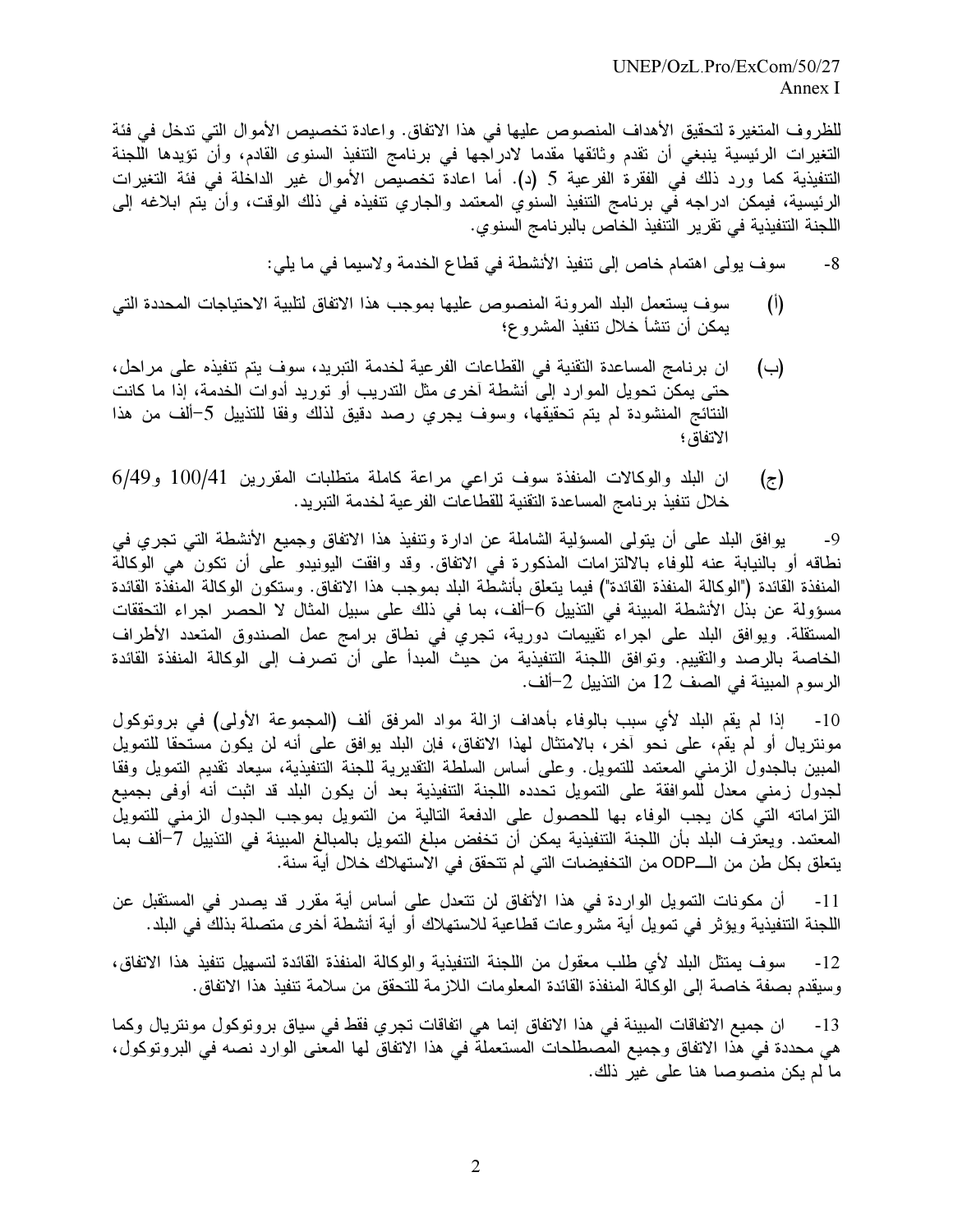## التذييل 1–ألف: المواد

1- ان الأسماء الدارجه للمواد المستنفذة للأوزون المطلوب ازالتها بموجب هذا الاتفاق مبينة في الجدول الآتي:

| CFC-11, CFC-12, CFC-113 CFC-114 and CFC-115 | المجموعة الأولى   | المر فق ألف |
|---------------------------------------------|-------------------|-------------|
| <b>TCA</b>                                  | المحمو عة الثالثة | المر فق باء |

## التذييل 2-ألف: الأهداف والتمويل

| <b>Total</b> | 2010           | 2009    | 2008    | 2007             | 2006                     |                                                             |
|--------------|----------------|---------|---------|------------------|--------------------------|-------------------------------------------------------------|
|              | 0.00           | 38.534  | 38.534  | 38.534           | 128.445                  | 1. اجمالي الاستهلاك الأقصىي المسموح به من مواد              |
|              |                |         |         |                  |                          | المجموعة الأولى من المرفق ألف( طن ODP)                      |
| -            | 0.00           | 10.00   | 20.00   | 38.00            | 120.00                   | 2. أقصبي استهلاك متفق عليه من مواد المجموعة الأولى          |
|              |                |         |         |                  |                          | من المرفق ألف ( طن ODP)                                     |
| 75.1         | L,             |         | 5.1     | 70.0             | $\overline{\phantom{0}}$ | 3 نخفيض بفعل المشروعات الجارية                              |
| 44.9         | 10.0           | 11.0    | 11.9    | 12.0             | $\overline{\phantom{a}}$ | 4. تخفيض جديد بموجب الخطة                                   |
| 120.0        | 10.0           | 11.0    | 17.0    | 82.0             |                          | 5.  تخفيض سنوي اجمالي من مواد المجموعة الأولى من            |
|              |                |         |         |                  |                          | المرفق ألف ( طن ODP)                                        |
|              | 2.450          | 5.717   | 5.717   | 5.717.           | 5.717                    | 6. اجمالي الاستهلاك الأقصىي المسموح به من مواد              |
|              |                |         |         |                  |                          | المجموعة الثالثة من المرفق باء (طن ODP)                     |
|              | 0.00           | 3.00    | 3.00    | 5.00             | 5.70                     | 7. اجمالي الاستهلاك الأقصبي المتفق عليه من مواد             |
|              |                |         |         |                  |                          | المعجموعة الثالثة من المرفق باء (طن ODP)                    |
|              | 0.00           | 0.00    | 0.00    | 0.00             | 0.00                     | 8 كخفيض بفعل المشروعات الجارية                              |
| 5.70         | 3.00           | 0.00    | 2.00    | 0.70             | 0.00                     | 9. تخفيض جديد بموجب الخطة                                   |
| 5.70         | 3.00           | 0.00    | 2.00    | 0.70             | 0.00                     | 10 اجمالي التخفيض السنوى من مواد المجموعة الثالثة           |
|              |                |         |         |                  |                          | من المرفق باء ( طن ODP)                                     |
| 800,000      | $\theta$       | 95,000  | 105,000 | $\overline{0}$   | 600,000                  | 11 النمويل المعتمد للوكالة المنفذة القائدة (دو لار أمريكي)  |
| 60,000       | $\overline{0}$ | 7,125   | 7,875   | $\boldsymbol{0}$ | 45,000                   | 12 تكاليف المساندة للوكالة المنفذة القائدة (دو لار  أمريكي) |
| 860,000      | $\overline{0}$ | 102,125 | 112,875 | $\overline{0}$   | 645,000                  | 13 مجموع التمويل المتفق عليه (دو لار أمريكي)                |

## التذييل 3–ألف: الجدول الزمني المعتمد للتمويل

 $1.$ 

1- سوف ينظر في التمويل للموافقة عليه في الاجتماع الثاني من السنة قبل سنة برنامج التنفيذ السنوي، فيما<br>عدا تمويل الشريحة الأولى، التي سوف ينظر فيه في الاجتماع الأخير من عام 2006.

## التذييل 4–ألف: الشكل المقرر لبرنامج التنفيذ السنوى

| البيانات                                   |
|--------------------------------------------|
| الىلد                                      |
| سنة الخطة                                  |
| عدد السنوات التبي اتمت                     |
| عدد السنوات المتبقية بموجب الخطة           |
| استهلاك الـODS   المستهدف في السنة السابقة |
| استهلاك الـODS   المستهدف في سنة الخطة     |
| مستوى التمويل المطلوب                      |
| الوكالة المنفذة القائدة                    |
| الوكالة أو الوكالات المتعاونة معها         |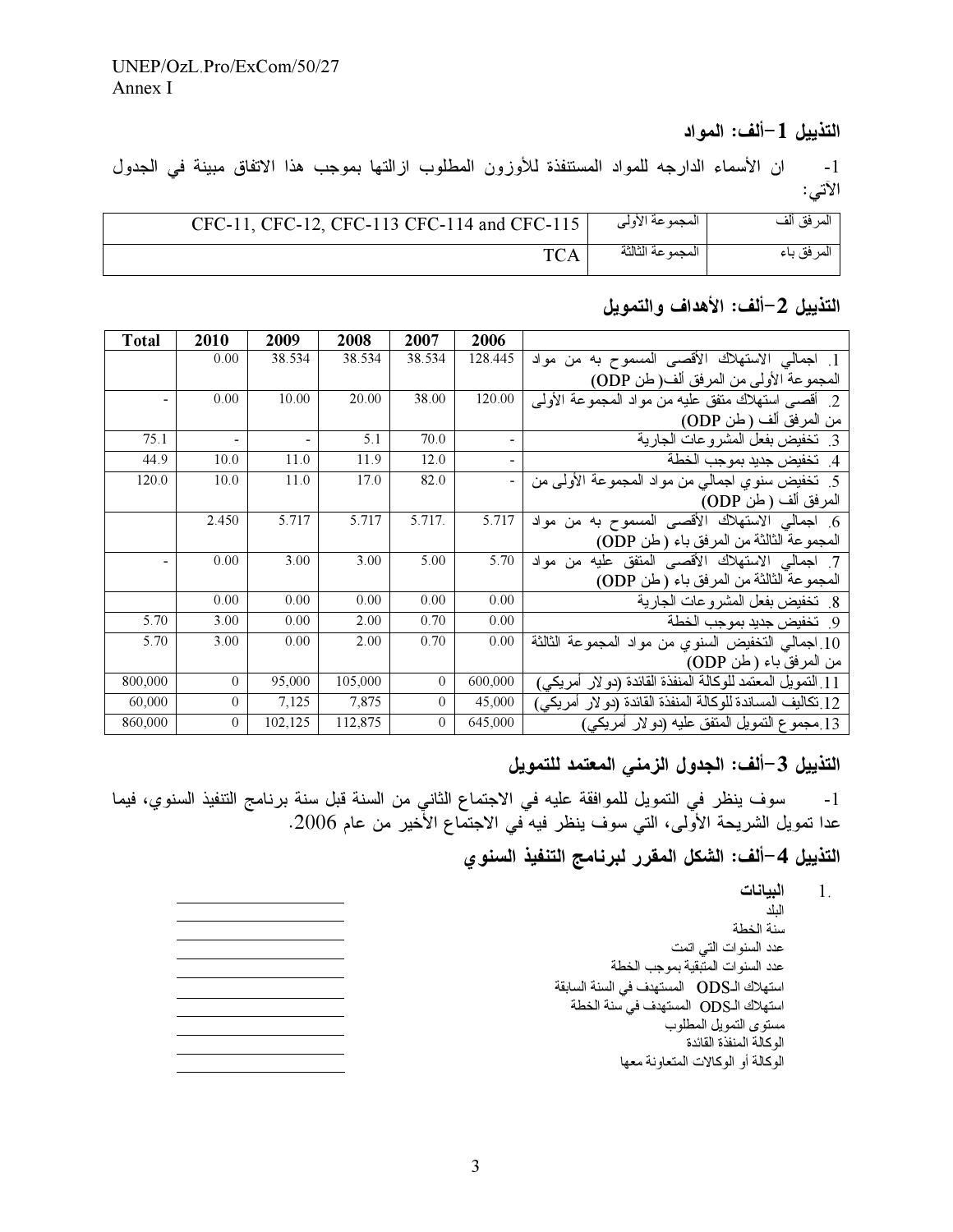## UNEP/OzL.Pro/ExCom/50/27 Annex I

## $-2$ الأهداف

| التخفيضات | سنة الخطة | السنة السابقة |                         | المؤشرات          |
|-----------|-----------|---------------|-------------------------|-------------------|
|           |           |               | الواردات                | المعروض من الـODS |
|           |           |               | $\overline{(1)$ المجموع |                   |
|           |           |               | الصنع                   | الطلب على الـODS  |
|           |           |               | الخدمة                  |                   |
|           |           |               | التخزين                 |                   |
|           |           |               | المجموع (2)             |                   |

## 3- خطوات الصناعة

| عدد المشروعات  عدد الأنشطة المنصلة  ازالة الـODS <br>  النبي اتمت     مسلحدمة   (طن ODP) | استهلاك سنة الخطة التخفيض خلال سنة | أستهلاك السنة | القطاع       |
|------------------------------------------------------------------------------------------|------------------------------------|---------------|--------------|
|                                                                                          | $(2-1)$ الْخَطَةَ                  | السابقة (1)   |              |
|                                                                                          |                                    |               | لصنع         |
|                                                                                          |                                    |               | المجموع      |
|                                                                                          |                                    |               |              |
|                                                                                          |                                    |               | التبريد      |
|                                                                                          |                                    |               | المجموع      |
|                                                                                          |                                    |               | المجموع الكا |

4- المساعدة التقنية

النشاط المقترح الهدف المجموعة المستهدفة الوقع

## 5- خطوات الحكومة

| الجدول الزمني للتنفيذ | الأنشطة المزمعة/السياسة المزمعة                      |
|-----------------------|------------------------------------------------------|
|                       | نوع الرقابة السياسية على واردات الـODS : الخدمة، الخ |
|                       | . ب <b>ه عنه الجمهور</b>                             |
|                       |                                                      |

## 6- الميزانية السنوية

| النفقات المزمعة | النشاط |
|-----------------|--------|
|                 |        |
|                 | محمه   |

## 7- الرسوم الادارية

## التذييل 5–ألف: مؤسسات الرصد وأدوارها

1- ان رصد نتائج الــTPMP واستهلاك الــCFC سوف يجري في نطاق مشروع "تنفيذ ورصد ورقابة<br>الــTPMP"، مع اشراف عام من اليونيدو بوصفها الوكالة المنفذة القائدة.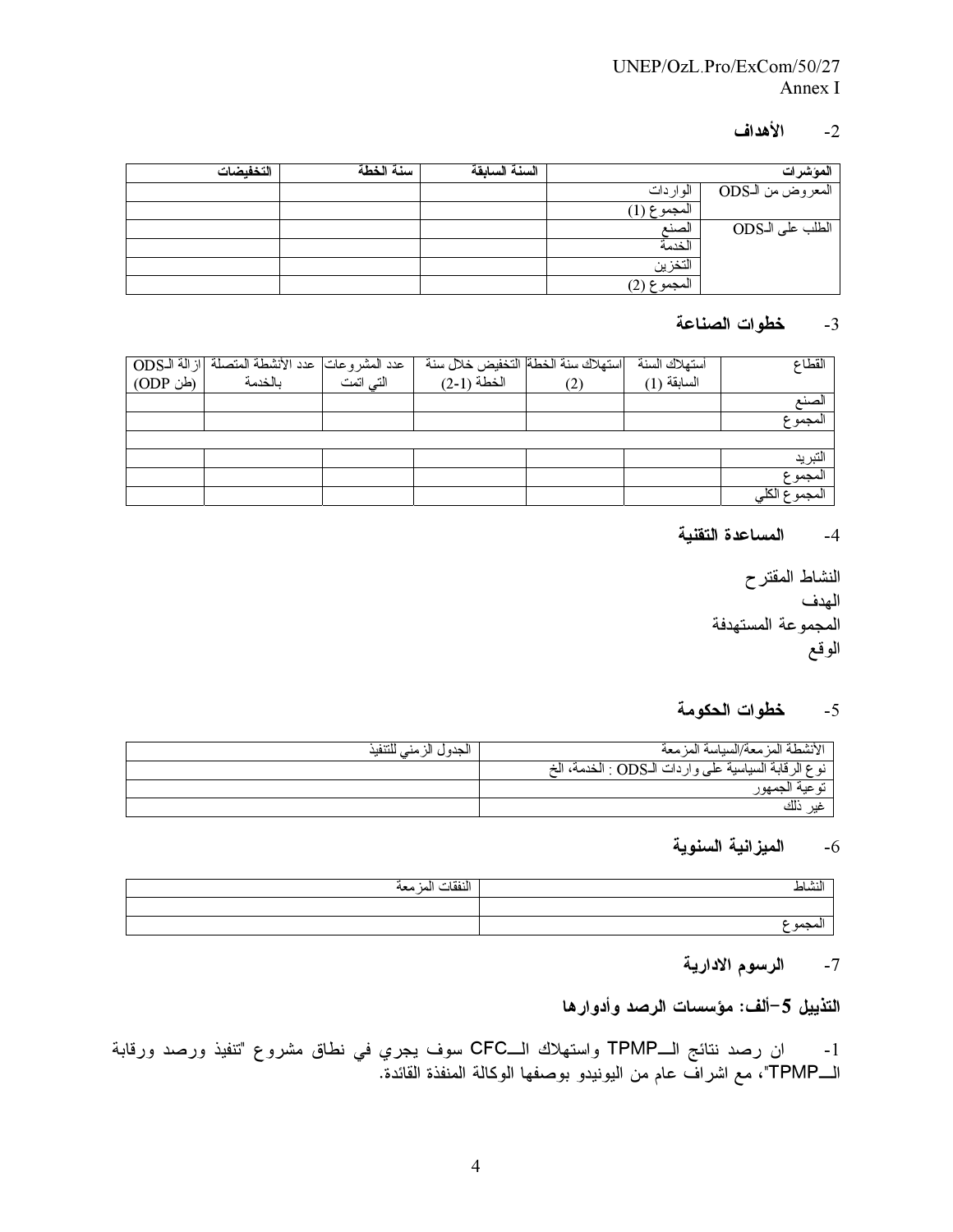$UNEP/OzL$  Pro/ExCom/50/27 Annex I

سوف نقوم أنشطة الرصد على اساس ثلاث عناصر رئيسية هي: (أ) أشكال مصممة تصميما جيدا لتجميع  $-2$ المعلومات وللتقييم وللتبليغ؛ (ب) برنامج من الزيارات المنتظمة لاجراء الرصد؛ (ج) مراجعة مناسبة للمعلومات بمقار نتها بمصادر ًمختلفة للمعلومات.

وسوف نقدم نقارير الرصد ونتم مراجعتها والبت فيها كل ثلاثة أشهر، لغرض رصد ورقابة المشروع.  $-3$ وسوف يتم تجميع التقارير ربع السنوية مرة في السنة، قبل الاجتماع الأول للجنة التنفيذية. وسوف تستعمل تلك التقارير كمدخلات لتقارير التنفيذ السنوية التى تقتضيها اللجنة التنفيذية.

#### التحقق والتبليغ

وفقا للمقرر 54/45 (د) تحتفظ اللجنة التنفيذية بحق اجراء تحقق مستقل في حالة ما قررت اللجنة اختيار -4 الكاميرون لاجراء مراجعة تقوم على أساس مناقشة مع الوكالة المنفذة القائدة، وفي هذه الحالة ينبغي أن يقوم الكاميرون باختيار المنظمة المستقلة (القائمة بالمراجعة) لاجراء مراجعة نتائج الــTPMP ومراجعة برنامج الر صد المستقل هذا.

#### التذييل 6–ألف: دور الوكالة المنفذة القائدة

ستكون الوكالة المنفذة القائدة مسؤولة عن طائفة من الأنشطة يجب تحديدها في وثيقة المشروع وتتمشى  $-1$ مع الخطوط الآتية:

- كفالة الأداء والتحقق المالي وفقا للاتفاق ومع تطبيق الاجراءات والمتطلبات الداخلية المحددة كما  $\binom{1}{k}$ جاءت في الخطة القطرية للاز الة؛
	- مساعدة البلد في اعداد برنامج التنفيذ السنوي؛  $(\rightarrow)$
- تقديم تقرير التحقق إلى اللجنة التنفيذية لاثبات أن النتائج قد تم تحقيقها، كما تم تحقيق الأنشطة  $(\tau)$ السنوية المرتبطة بها، كما هي مبينة في برنامج التنفيذ السنوي. ولهذه العملية سوف تقدم اللجنة التنفيذية تمويلا مستقلا إلى الوكالة المنفذة القائدة؟
- كفالة أن الانجازات في برامج التنفيذ السنوي السابقة مذكورة في برنامج التنفيذ السنوي  $(\iota)$ المستقبلي؛
- الابلاغ عن تنفيذ برنامج التنفيذ السنوي الخاص بالسنة السابقة واعداد برنامج التنفيذ السنوي  $(\circ)$ لسنة تقييم النشاط الجديد إلى اللجنة التنفيذية، بدأ ببرنامج التنفيذ السنوي لعام 2008، في ترابط مع نقرير برنامج التنفيذ السنوى لعام 2007؛
- كفالة أن يقوم خبراء تقنيون مستقلون باجراء الاستعراضات التقنية التي تتولاها الوكالة المنفذة  $\left( \rho \right)$ القائدة؛
	- القيام ببعثات الاشراف اللازمة؛ (ز)
- كفالة وجود ألية نشغيل نسمح بالتنفيذ الفعلى والشفاف لبرنامج التنفيذ السنوي وبالتبليغ عن بيانات  $(\tau)$ دقيقة وصحيحة؛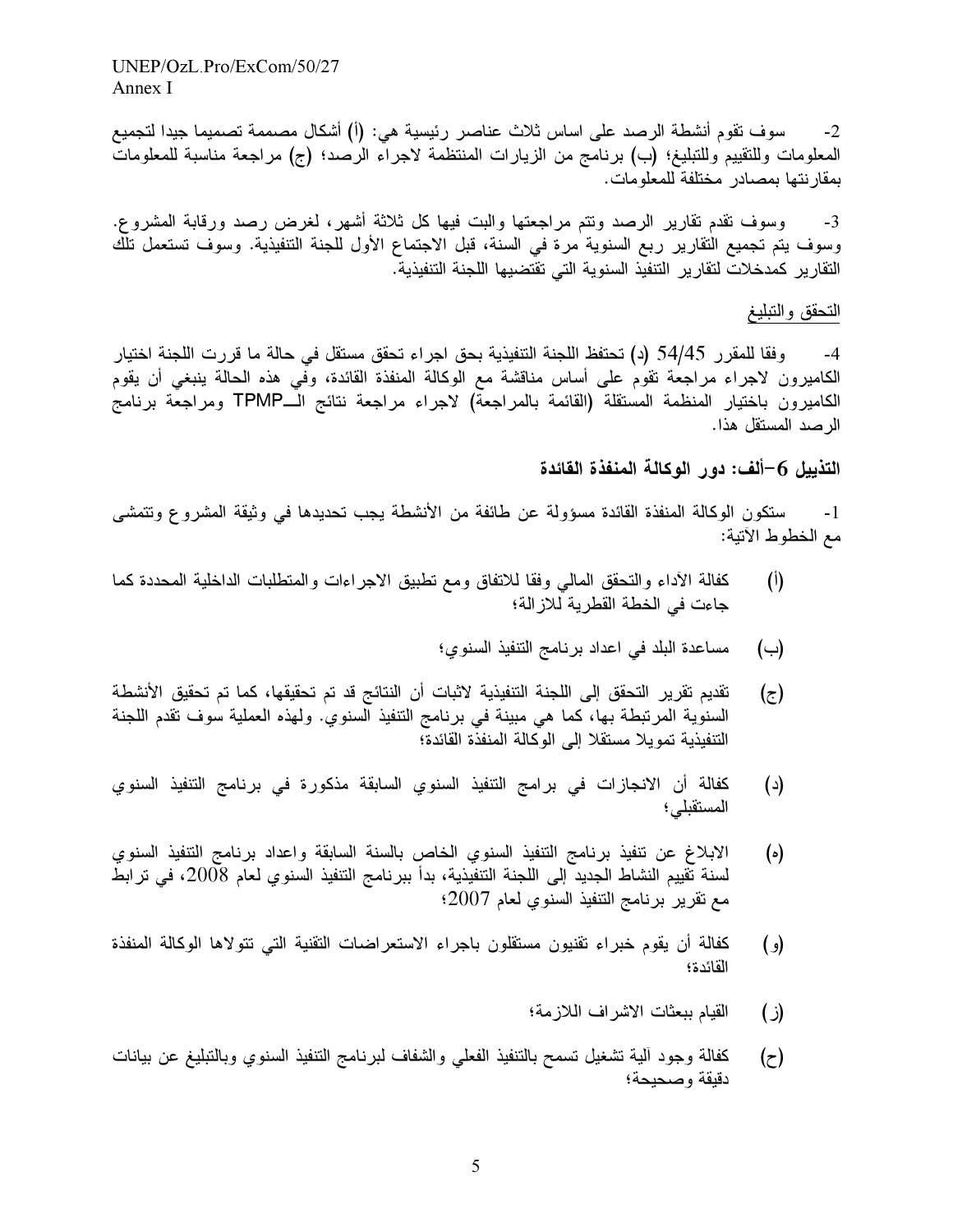## UNEP/OzL.Pro/ExCom/50/27 Annex I

- تقديم تقرير تحقق من أن استهلاك المواد قد ازيل وفقا للأهداف، إذا طلبت ذلك اللجنة التنفيذية؛ (රු)
	- كفالة أن تكون المصروفات التي تقدم إلى البلد قائمة على أساس استعمال المؤشرات؛ (ي)
	- اسداء مساعدة في شؤون السياسة العامة والادارة والمساندة النقنية كلما اقتضت الحالة (ජ)

التذييل 6–باء: دور الوكالة المنفذة المتعاونة

لا ينطبق

## التذييل 7–ألف: تخفيضات التمويل في حالة عدم الامتثال

1- وفقا للفقرة 10 من الاتفاق ان مبلغ التمويل الذي يقدم يمكن تخفيضه بمقدار 720 12 دولار أمريكي لكل<br>طن ODP من تخفيضات الاستهلاك التي لم تتحقق فعلا خلال السنة.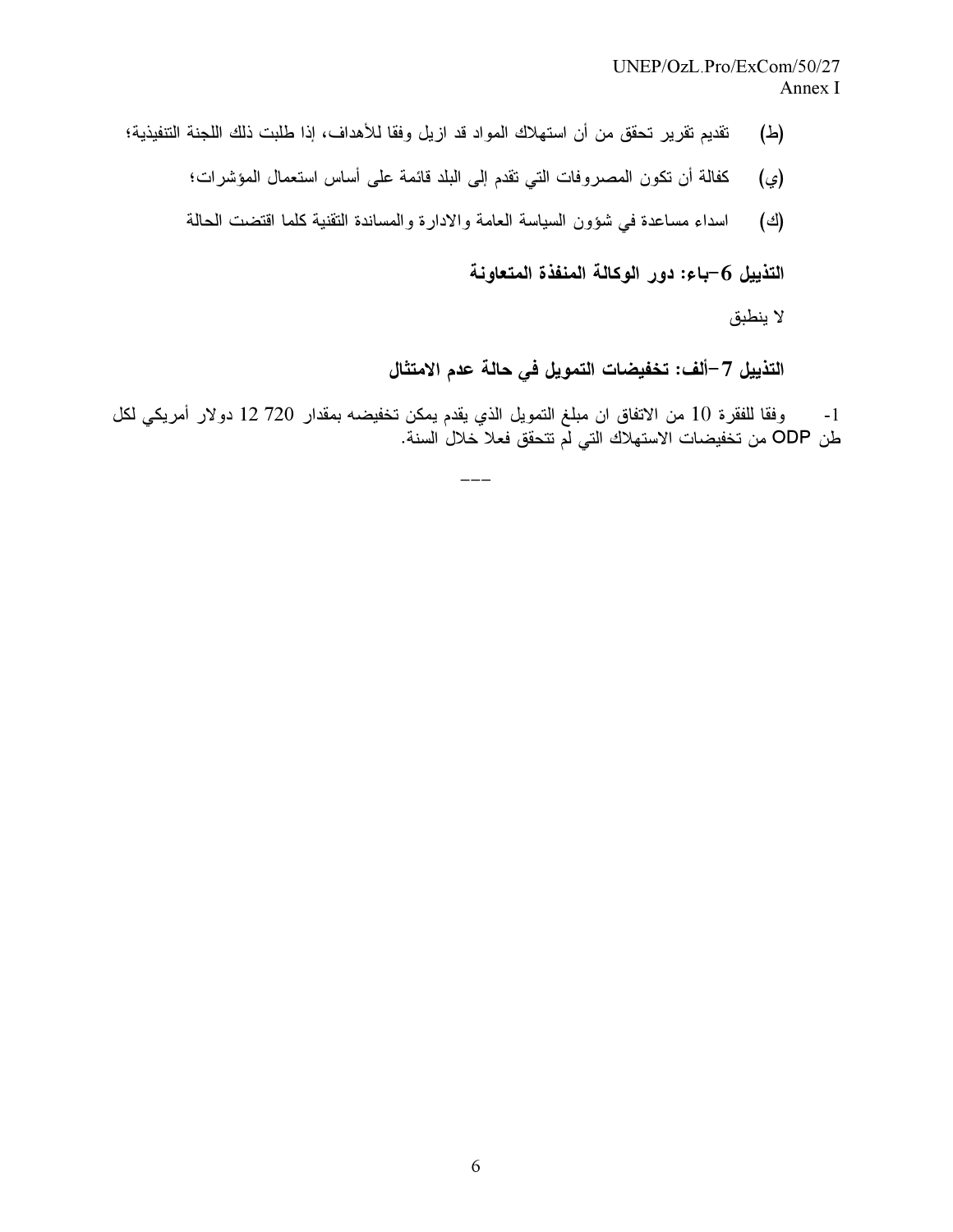**REPUBLIQUE DU CAMEROUN** Paix - Travail - Patrie

MINISTERE DE L'ENVIRONNEMENT ET DE **LA PROTECTION DE LA NATURE** 

**SECRETARIAT GENERAL** 

DIRECTION DES NORMES ET DU CONTROLE

**BUREAU NATIONAL DE L'OZONE** 

Tel./Fax: 222 11 06

**REPUBLIC OF CAMEROON** Peace -- Work -- Fatherland

**MINISTRY OF ENVIRONMENT AND NATURE PROTECTION** 

**SECRETARIAT GENERAL** DEPARTMENT OF NORMS AND CONTROL

**NATIONAL OZONE OFFICE** 

[0 1 AOUT 2006 Yaounde, the

**Chief of Brigade for Environmental Inspections and Coordinator, Cameroon National Ozone Office** 

To Dr. S.M. St Ahmed, Director, **Multilateral Environmental Agreements Branch UNIDO VIENNA** Fax: 43-1-213463833

#### Subject: Request of the Government of Cameroon to UNIDO for the submission of its investment Projects at the 50<sup>th</sup> Meeting of the Executive Committee of the Multilateral Fund for the implementation of the Montreal Protocol

I have been directed by my Government to request UNIDO to submit the project listed in Table 1 below to the Executive Committee of the Multilateral Fund for the Implementation of the Montreal Protocol for consideration at its 50<sup>th</sup> Meeting.

#### **Section I: ODS** Consumption Data

- $\mathbf{1}$ . The ODS consumption figure(s) of the project(s) has/have been validated by the National Ozone Unit (NOU).
- The consumption data have been retained in the records of the NOU for reference  $2.$ and/or future verification.
- 3. The Government has been advised by the NOU that the agreement to the project(s) provides a commitment to ensure that the phase-out of the validated consumption indicated in Table 1 below is realized and yields a sustained permanent aggregate reduction in the country's consumption of Annex A Group I substances. Accordingly, Cameroon acknowledges that its remaining consumption of Annex A Group I substances calculated in accordance with Decision 35/57 will be reduced by the amount of the phase-out realized.

 $N^*$  0 1 6  $\sqrt{L}$  Minep/sq/DNC/BNO